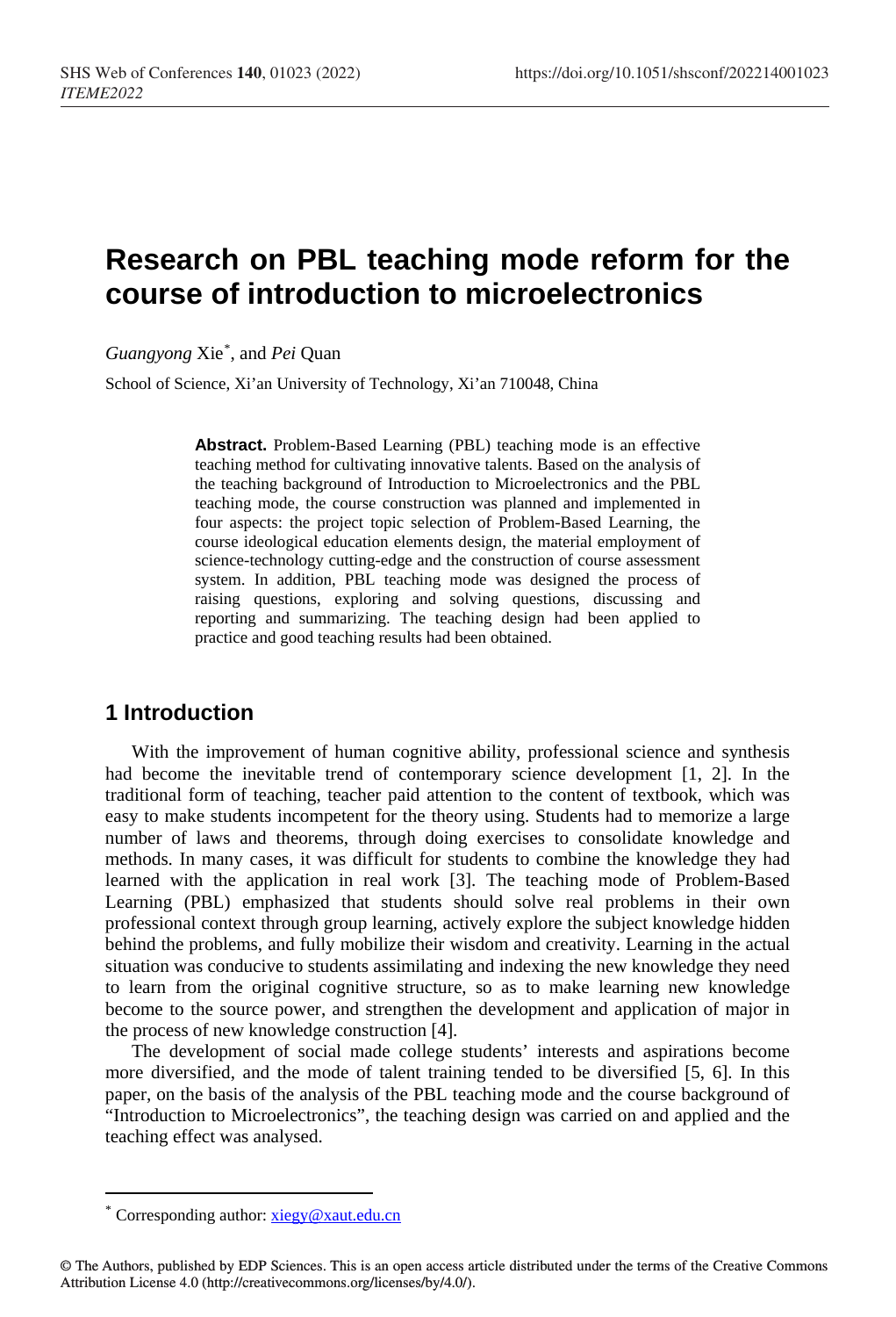## **2 PBL teaching mode**

In 1969, Barrows, a professor of neurology in Canada, initiated the Problem-Oriented Teaching (that is Problem-Based Learning, PBL) in order to solve the problem that medical students would face complex situations in their future work and school classroom teaching was disconnected [7]. Later, the PBL teaching mode migrated from the medical field to architecture, management, economics, education and other fields. PBL teaching mode was an effective teaching method for cultivating innovative talents. It took students as the center and designed courses and practiced according to students' majors and future career characteristics. Teachers played the role of helpers, collaborators and promoters to improve students' cognition [8]. While recognizing the differences in learning styles and disciplines, PBL teaching advocated learning from practice and experience, mastering knowledge and developing skills simultaneously, meanwhile respecting students' self-development and encouraging teamwork [9].

PBL teaching mode was consistent with constructivism theory and Kolb's cognition theory. In the teaching, students were the main body with problems as the core and carried out learning centering on research projects and teachers were the director and guider in the whole process. According to Kolb's cognition theory, through reflection and abstraction, knowledge can be mastered from project research practice and applied to further work. PBL mode advocated setting learning in meaningful practical problems, allowing students to become the subject of learning. Students analyzed the problems, learned and mastered the knowledge needed to solve the problem, and solved the problem by cooperation. In the process of learning, teachers gave appropriate guidance to stimulate students' thinking and exploration, and cultivate students' ability of independent learning and innovation.

# **3 Teaching design**

In today's society with the rapid development of information science and big data, microelectronics science and technology and industry plays an important role in the national economy, so it is very important to train high-quality microelectronics talents [10]. The course of Introduction to microelectronics teaches the basic knowledge of microelectronics for the students, which is more helpful to the cultivation of comprehensive talents. The main content of the course includes the semiconductor device physics, the system behaviour level design, the integrated circuit manufacturing process, testing and packaging, etc. Introduction to Microelectronics covers some of the latest ideas and achievements in the field of microelectronics. Students can have a general and comprehensive understanding of microelectronics by learning this course. It is found in teaching that students improve their knowledge level of microelectronics through systematic learning, but their ability to connect with practical application and solve practical problems is still quite lacking [11]. For example, students have learned Electronic Design Automation (EDA) technology, but it is still difficult for them to master the "Top to Down" Design method.

At present, there were mainly three kinds of problems in the teaching of Introduction to Microelectronics:

- Teaching method and assessment was single.
- The teaching content was numerous and complex.
- Teaching hours was limited.

In view of the course "Introduction to Microelectronics" offered in universities, we mainly conducted a side investigation through the network information. Based on comparative analysis, combined with the characteristics of students and curriculum settings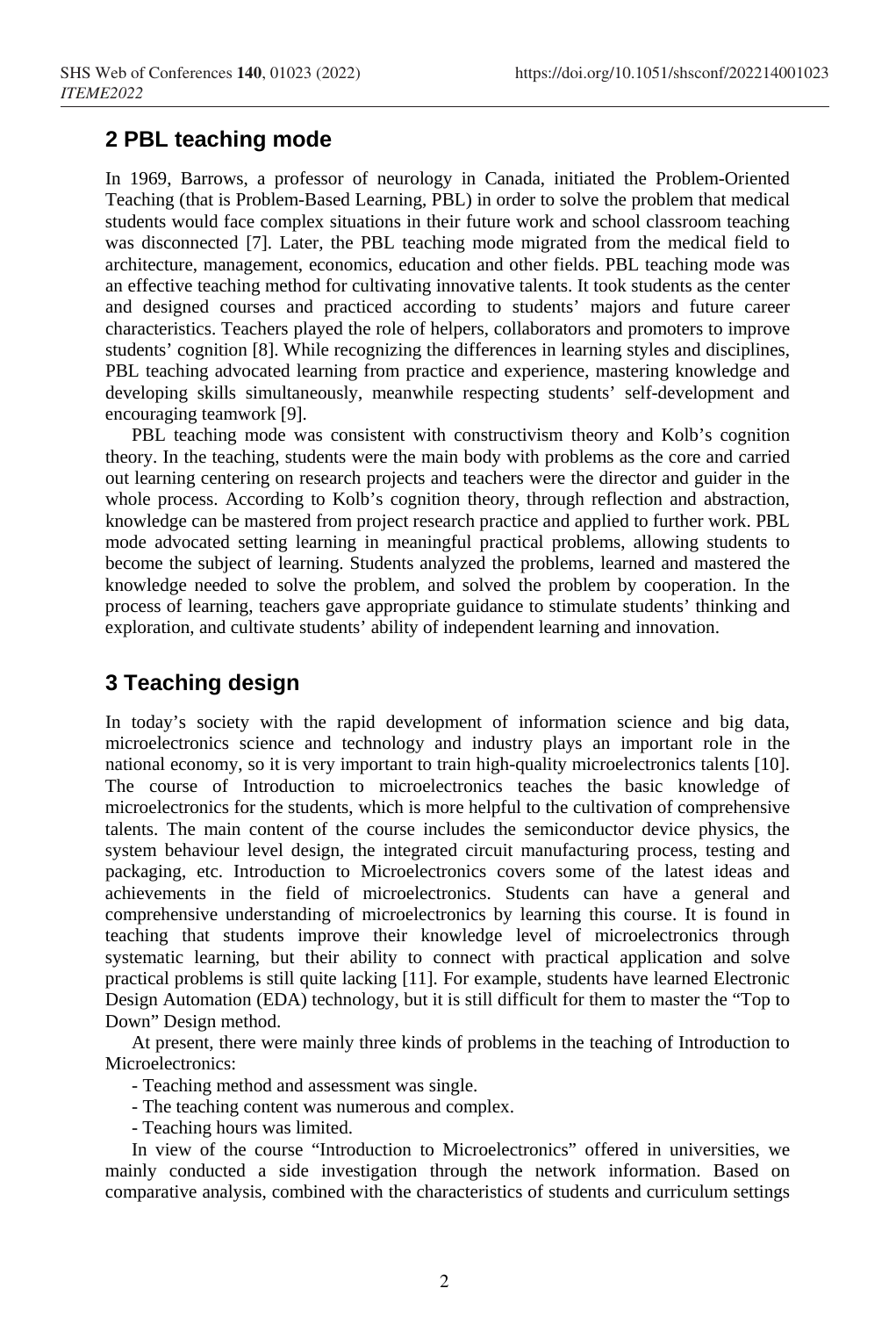of the applied physics major in our school, the construction of the course of Introduction to Microelectronics is planned from four aspects:

- Material library construction of topic selection

The first way was by the class teacher to designate the topic. The second method was by the professional teachers to provide some research topics for students to choose. Third way was students choosing the topic by themselves and checking by the teacher.

- Construction of cutting-edge education materials for science and technology

- Consummating course assessment system construction

The typical teaching process of PBL teaching method was generally "Asking Questions -- Team Learning -- Teacher Evaluation -- Summary and Improvement". In the PBL teaching of Introduction to Microelectronics, we constructed the teaching process as shown in Figure 1. First of all, before the implementation of the PBL teaching method, students were allowed to combine freely and divided into 1 group of 3-4 people. A leader of each group was selected to coordinate the group's work and a recorder was selected to record the thinking process of the group's learning. Each group prepared a computer for searching information online.



**Fig. 1.** Planning of PBL teaching implementation process.

Step 1: Asking questions

Step 2: Exploring and solving questions

Step 3: Discussing and debriefing

Step 4: Summarizing and reflecting

Through the Problem-Based Learning, students has a deeper understanding of microelectronics. Reflection on the learning process can further summarize the experience and deepen understanding. Teachers organized students to defend the project, helped students summarize the learning results, improve their knowledge level and increase their learning and research ability. The corresponding evaluation made by the teacher was numbered the course examination result.

The course construction and PBL teaching design had been completed in 2017 and applied in the teaching for the undergraduate students of applied physics major. By comparison, it is found that students' learning conditions had changed significantly before and after the PBL teaching of Introduction to Microelectronics, which was mainly manifested in the following aspects:

- Students' learning autonomy had been significantly improved.

- Students had strong interest in research.

- Course ideology and politics teaching can cultivate student a good attitude and habits.

- Cooperative learning and mutual learning became a habit.

In the PBL teaching mode, the relationship between team members also provided reference for students' future work and study. Harmonious and happy team relationship was